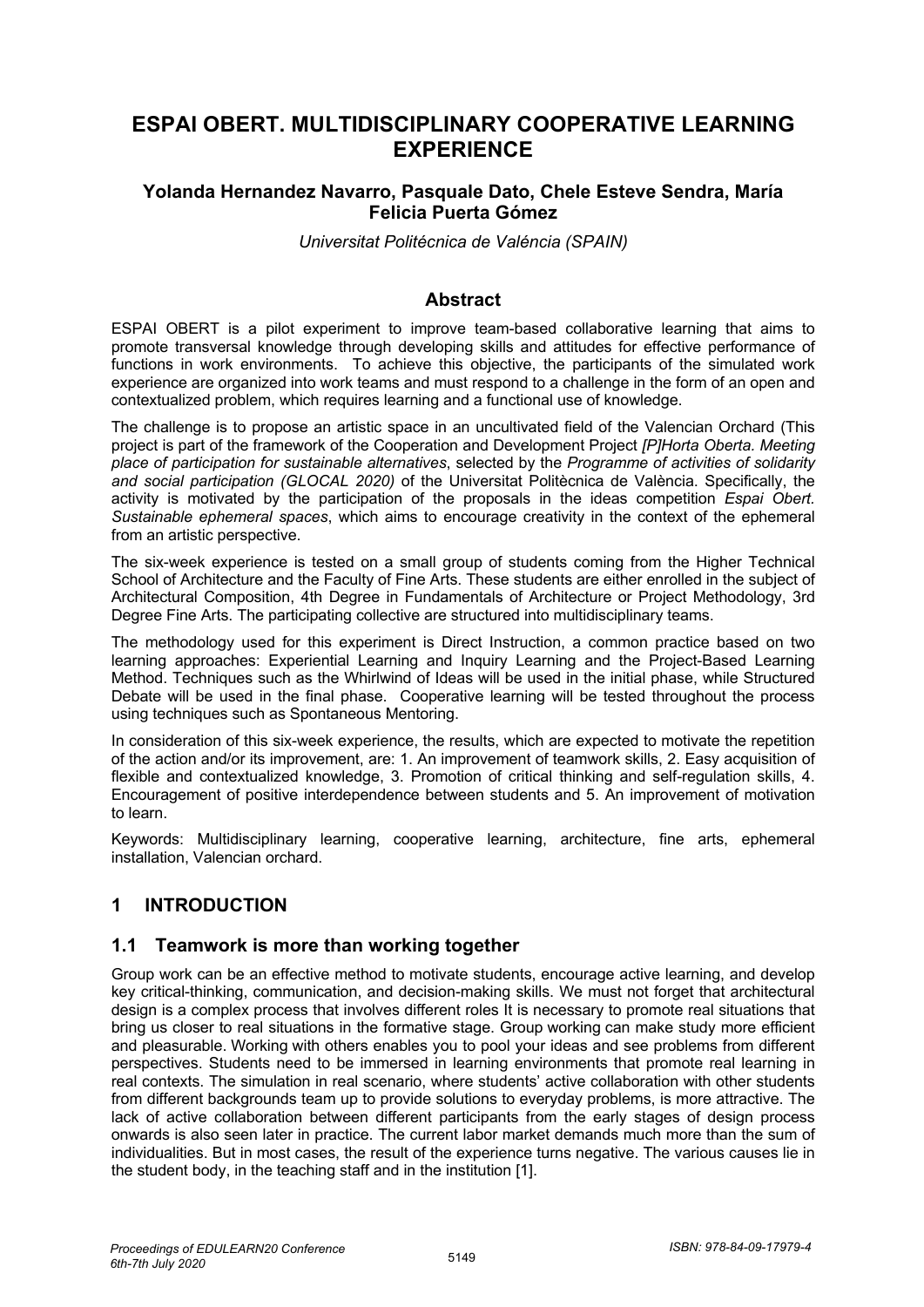Students face a shortage of interdisciplinary knowledge and the achievement of communication skills from working on different projects in cooperation with other disciplines. Students shy away from this practice more and more and when faced with a possible choice. Pupils prefer to be confident to their own autonomous work, from their individuality. There are several important reasons for this decision: individualism and competitiveness. This leads to unproductive confrontations and discussions, poor communication that generates an internal lack of coordination and repeated work, and the lack of rules for coexistence that have an impact on the unproductiveness of the meetings.

Teachers, among other reasons, show a lack of information and training, disinterest, inertia, comfort, fear, loss of prominence, and lack of time and motivation [2], which makes them reluctant to change and improve their teaching-learning method.

Institutions, for their part, are neither prepared nor pursuing working towards types of learning other than direct instruction. Hence, there continue to be inadequate infrastructures, insufficient class time, and a great imbalance between teaching and research in the curriculum, among others [2].

With this background, the usual practice does not make it difficult to work in a group while working in a team. Teachers may consider, wrongly, that their students have acquired skills and competencies needed to work in a team, and that it is therefore sufficient to say "this work must be done on a computer" to actually get good results.

Although the success of teamwork experiences requires the commitment of 3 parties the actions of the teaching staff can have a great positive influence on the other two. Therefore, the teacher's work in the classroom is essential; it is not enough to group them together and tell them to work together, it is necessary to teach them.

Some of the habits that teachers can inspire in students are: making personal presentations among the members of each team to generate empathy, rotating roles among the participants, having clear responsibilities with the team (individual enforceability), constantly remembering the common objective to avoid deviations and waste of time, assigning parts of work according to each one's personal strengths, agreeing on communication rules to make coordination and meetings more effective, structuring time (individual self-employment and team meetings), and detecting conflicts and redirecting them into mutual respect. In summary, the teacher must observe, care for and encourage interaction between students, something that is commonly ignored, because it is a factor that influences how they learn, their sense of community, and their self-esteem [2] [3].

Authentic teamwork leads to positive interdependence: success in each student's results depends on the results of the other classmates. Therefore, it is necessary to collectively visualize the goal as unique and identical for all to speak of cooperative learning [1] [2].

A synthetic-comparative table between group and team work is presented below.

| <b>ELEMENT</b>      | <b>GROUP</b>                                  | <b>TEAM WORK</b>                        |
|---------------------|-----------------------------------------------|-----------------------------------------|
| Interest            | Result of the work                            | Maximum performance of all              |
| Responsibility      | Group only                                    | Individual                              |
| Groups              | Homogeneous                                   | Heterogeneous                           |
| Leadership          | Unique and personal                           | Shared                                  |
| Help                | Freedom to decide whether to help and to whom | Responsibility to help other members    |
| Goal                | Complete the task                             | Maximum possible learning               |
| Social skills       | They are supposed                             | taught (and learned)                    |
| Role of the teacher | Mere evaluator of the final result            | Auditor and supervisor of the workplace |
| Workplace           | Outside the classroom                         | In the classroom                        |

*Table 1. Comparison between the models of group work and teamwork. Excerpted from [2]*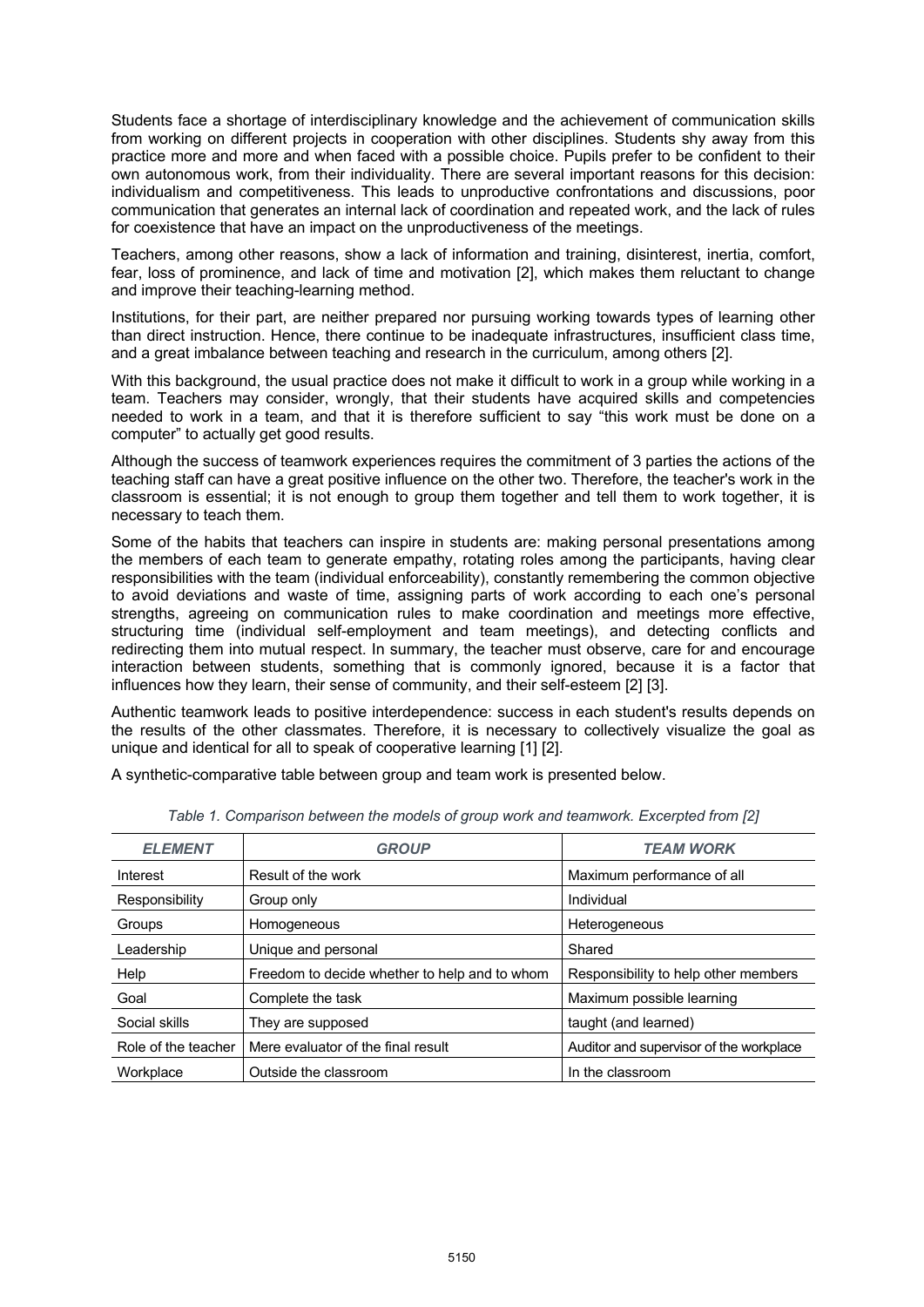## **1.2 Multidisciplinary work**

The teams that achieve the best results are formed by different training profiles. Compared to unidisciplinary work, interdisciplinary competence induces the analysis, comparison, and contrast of perspectives from different disciplines, thus developing intellectual maturation. Specifically, the interdisciplinary approach activates metacognitive skills, critical thinking, and personal epistemology [4].

Metacognitive skills allow everyone to know their own cognitive functioning as well as work on selfcontrol and regulation of cognitive processes. Meanwhile, critical thinking questions the habitual way of thinking and acting, and prepares one to think differently. *"If a person is adept at thinking critically, he is adept at gathering, analyzing, synthesizing, and assessing information, as well as identifying misinfonnation, disinformation, prejudice, and one-sided monological argumentation"* [5]. Epistemological development, development affects the level of participation of students in the learning process [6] and reading comprehension [7], among others, and conflicts the student's personal epistemological beliefs with the complex information found during the development of university studies [8].

The university subjects' development on many occasions, occurs in isolation and without coordination, despite the strong relation between parts in many cases in isolation and without coordination with the topics, even being strongly related in many cases. This obstacle must be reversed which can be done with the help of the teachers. Starting from an interdisciplinary approach, the teacher interacts with his peers from other subjects to coordinate and plan learning objectives, content and results, taking a common challenge as reference.

### **1.3 Contextualization of the experience and objectives**

To a particular university context characterized by large group work, in turn limited in its development to a single disciplinary field, various professors, from the Faculty of Fine Arts (FBBAA) and the Higher Technical School of Architecture (ETSA) of the Universitat Politècnica de Valencia (UPV), with common interests in the protection and conservation of the Valencian Huerta, have designed and planned a Cooperation and Development Project "(P)Horta Oberta. Participation place for sustainable alternatives", selected to form part of the GLOCAL 2020 Program, support for UPV solidarity and social participation activities.

Although the (P)Horta Oberta project presents several phases with different objectives, we focus on the initial "ESPAI OBERT. Espacios efímeros sostenibles" closely related to the content of this article. It is an ideas competition that is intended to boost creativity in the field of the ephemeral from an artistic perspective. To do this, the challenge is to propose a space on an uncultivated plot in the Valencian Huerta, capable of temporarily hosting a place for reflection and social gathering around issues related to the sustainable development of the territory. This competition phase is complemented by other phases, here only stated: participation in the workshop for the construction of the winning proposal, use of the installation and, finally, the dismantlement  $1$ .

With the aim of developing a cooperative and interdisciplinary work, teachers from the ETSA and FBBAA direct the specific learning of their subjects (implementation of sessions, design of materials and activities), to the common challenge that motivates participation in the contest. For this, 30% of the students enrolled in the subject of Architectural Composition, 4th Grade in Fundamentals of Architecture (ETSA) and % of students in Project Methodology, 3rd Grade Fine Arts (FBBAA) are involved. The group involved, on the proposal of the teaching staff, has organized into interdisciplinary teams of between 6 and 8 members, with architectural and fine arts training, to work for 6 weeks on this challenge in the form of an open and contextualized problem, which requires learning and functional use of knowledge.

<sup>1</sup> More information can be found through the project website http://hortaoberta.gestionsostenible.com/.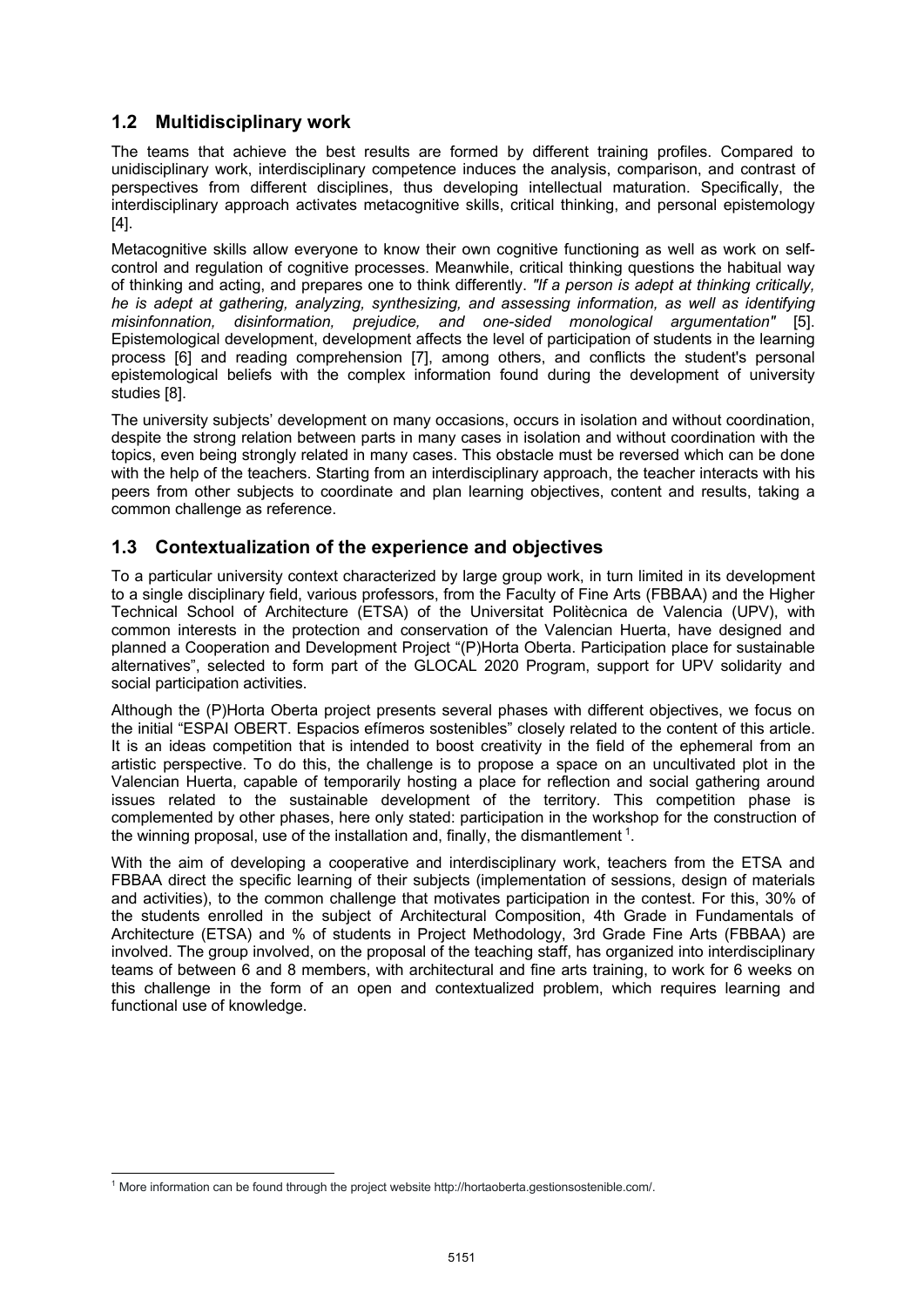# **2 METHODOLOGY**

### **2.1 Planning and method**

In schedule of two weekly sessions of both subjects involved direct instruction has been reduced [9] [10] to one of the weekly sessions, implementing in the remaining 90 'session a common practice with a double focus.

On the one hand, experiential and inquiry learning [11] developed in stages: first, an individual and collaborative investigation about the current problems regarding the conservation of the Valencian Garden, compositional and project methods and materiality; second, a communication and discussion of conclusions based on evidence and; third, learning to learn [12]

On the other hand, cooperative learning focused on peer help and positive interdependence that ensures the solidarity relationship between team members. Students learn more and better when they help each other [13] and this relationship has a mutual benefit because those with fewer skills feel calmer and better integrate the knowledge explained by their peers, while those with more Competency level become aware of what they know or need to review through language, thus generating reflective knowledge [14].

The methodology used has been the project-based learning method (ABP), through team participation in the ESPAI OBERT contest.

The intellectual challenge of designing an artistic space that must meet a series of requirements is posed: functional, with the capacity to host a moderately large group of people (over 30) for the purpose of meetings, round tables, talks and exhibitions; constructive, with the use of recycled materials and without impact on the place at the time of its dismantling; compositional, with the approach of innovative design solutions; economic, through simple proposals from the budgetary point of view. In this way, the challenge is defined and to respond to it, the application and functional use of knowledge previously acquired in the direct instruction process is required, as well as autonomous research by each team.

### **2.2 Functions of teachers and students**

Once the challenge is established, the tasks and responsibilities of teachers and students are defined. Firstly, in relation to the teaching staff, the four teachers involved in the project prepare the learning environment in a large FBBAA classroom equipped with tables and chairs organized in groups of 8 positions, as well as ensuring the sufficient supply of plugs for electronic devices, classroom computer and projector. Secondly, the teachers write a decalogue with the attitude that the teaching team must show both the actions that they must take and those that they must avoid. We emphasize the attitude of the teacher who must be motivating, guiding, and mediating, staying in the background. The teacher must be flexible when faced with the critical thinking of the students and promote selfevaluation to guide them in finding the best solution to the problem [15]. They must also facilitate times inside and outside the classroom to meet the needs of the students. For their part, students receive information about the work system and its role, influencing awareness of their active role in the process, in which the team's learning rhythm is autonomous and the results will depend on the degree of implication of its members and that they must practice the investigation, the construction of knowledge and the decision making [16], all following an adequate temporal planning.

### **2.3 Phases**

The 6 sessions scheduled for teamwork are structured in 3 phases:

The first takes place during the initial two sessions and includes a visit to the work area, so that the student gets in touch with the real context. A tour is made between cultivation fields in different states of tillage and instructions are given by the teachers to arouse the curiosity of the students, in aspects such as materials of daily use in agricultural work, the shapes, geometry and color that are used. can identify in the different characteristic elements of the place. This visit, initially directed by the teaching staff (30 '), later becomes free-moving and self-taught, with the aim of initiating the student in the autonomous work of investigation and deepening of knowledge from two different disciplines, architecture and fine arts. The teachers are present in the area but only carry out guide work on where to find answers to the questions asked.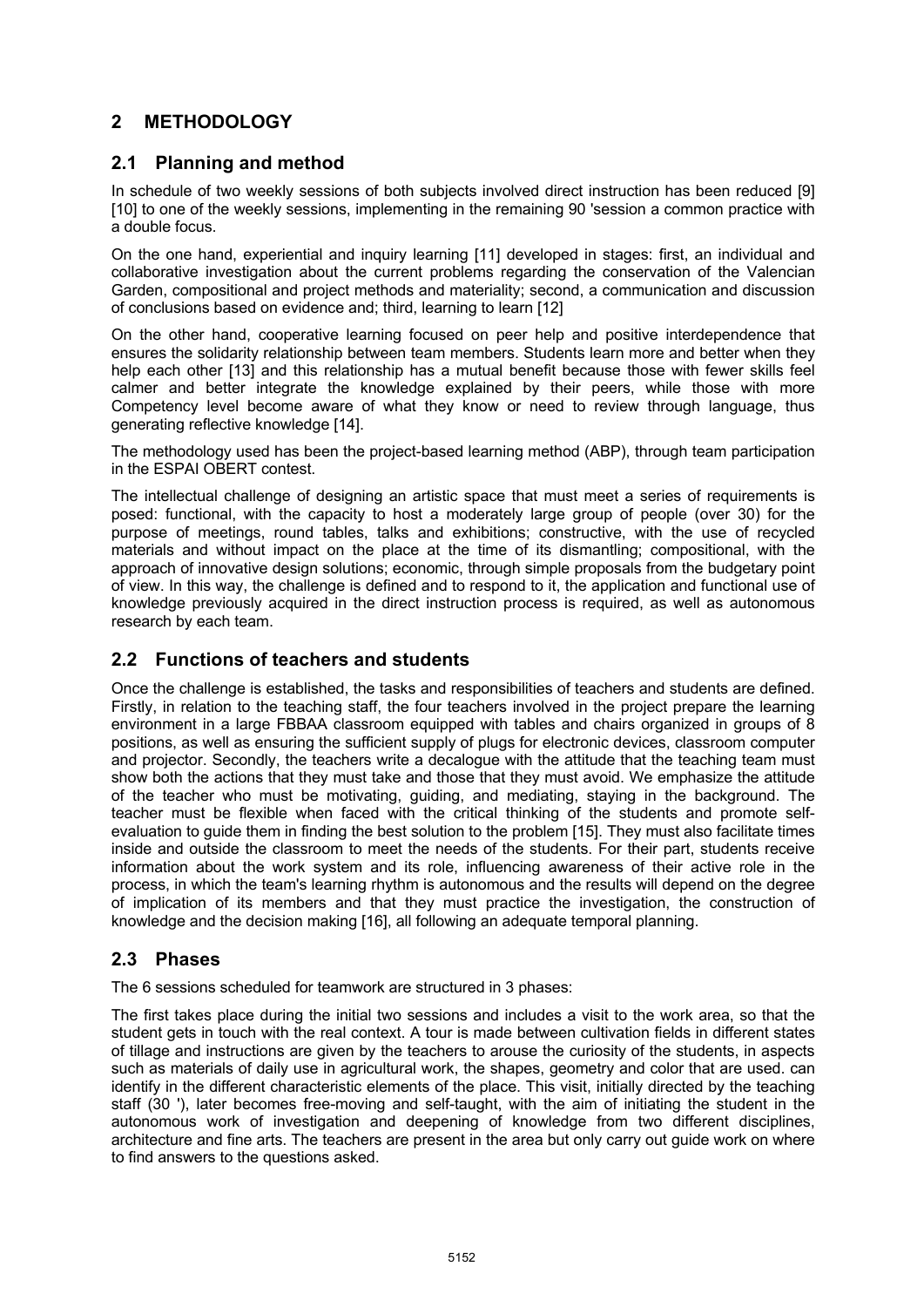

*Figure 1. Visit to the Valencian Huerta environment. Photograph of the authors.*

The second session is intended to share the observations in the area visited, as well as questions and curiosities discovered by the students. From this and at different rhythms in each team the whirlwind of ideas spontaneously arises. With the initial problem well defined, and equipped with pencil, paper and electronic devices, they begin to write down and outline concepts and forms that they consider interesting and should be reflected in the project solution. In this way, individual free expression is promoted as a communication tool. The work of the teaching staff in this period is to guide the discussion towards an orderly system in which, after the expression of the ideas of each person, a round of opinions begins that highlights the strengths and opportunities as well as the threats. In this way, it is intended to screen ideas that help decision-making. In this sense, it is also encouraged to appoint a member as secretary of the team to prepare the minutes of the meeting that will then be available to all members.

The second phase takes place during the three central sessions of the experience and is dedicated to developing the idea agreed upon in the previous phase. For this, guided by the teachers, a first activity is coordinated in which each member highlights their most notable qualities and possibilities of contribution to work in order to get the best out of each one. This allows to know each member of the team on a personal level and thus support a distribution of roles. Having arrived here, the process of socialization among the team members has already begun unconsciously, which has generated, both the sense of belonging as well as the first disagreements. Again, the role of the teacher is very important here, because in anticipation of this situation he has prepared and has provided the students with some rules of coexistence. In the rules, it is established how to assign roles (leader / mediator, secretary, experts, timekeeper, and devil's advocate) to the members based on their strengths, with differentiated responsibilities, which in turn make them aware of their necessary participation in the process. This phase intensifies the feeling of solidarity experienced in the exchange of information, the co-construction of knowledge, and peer tutoring. After the teaching facilitated by the teacher in the direct instruction classes, the students help each other, which shows the positive interdependence. Recipient students are very open to the help of peers while the assistants give feedback by testing their expressive abilities and identifying their limitations.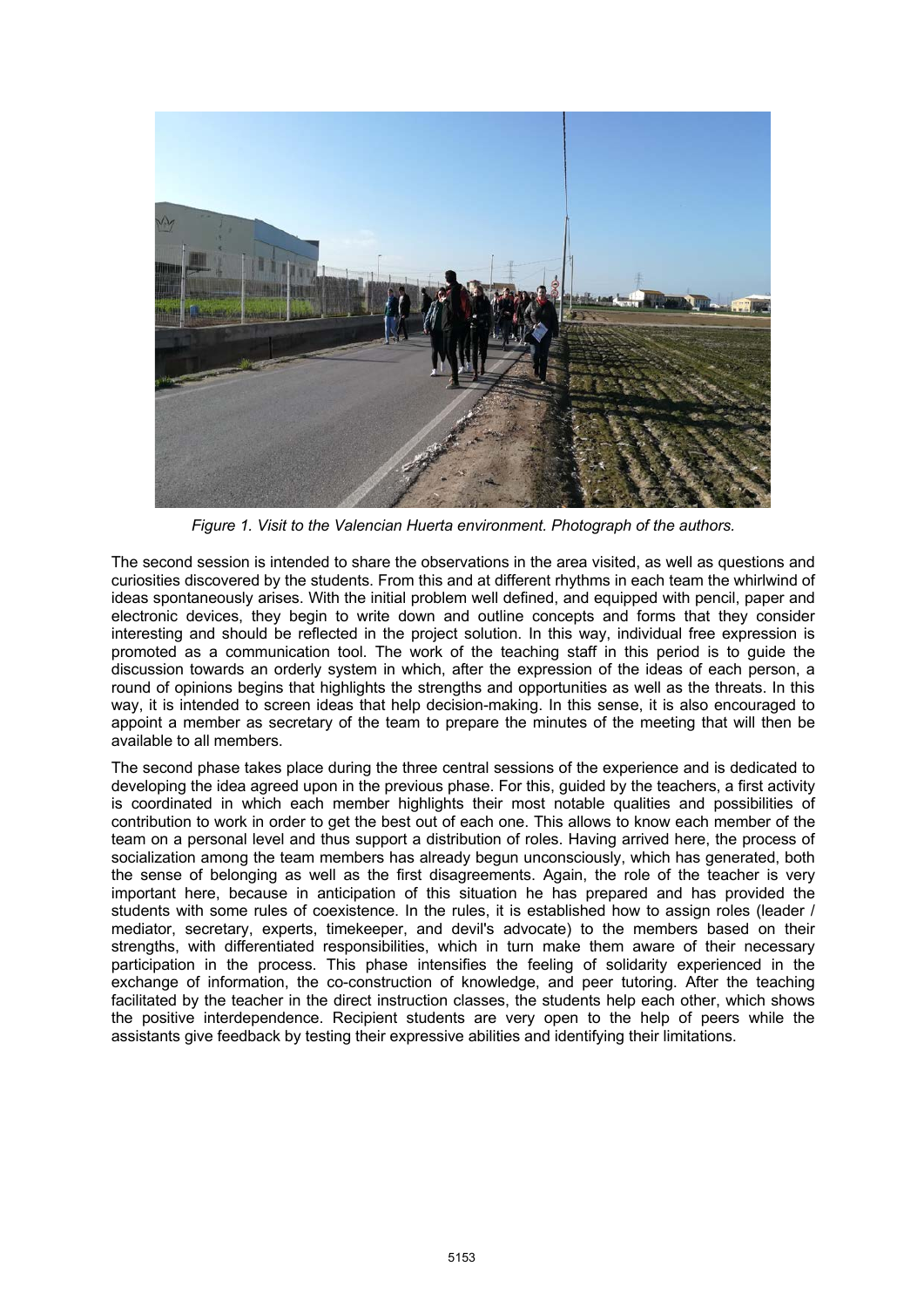

*Figure 2. Team working and interacting with one of the teachers. Photograph of the authors.*

The last phase takes place in the last session and is dedicated to the structured final debate, in which each team leader presents the final solution proposed by their team. To do this, each team has previously worked on the ability to synthesize the process in a short 10-minute presentation, after which a round of opinions is opened, which serves as a peer evaluation. The secretary of each team points out the weaknesses and strengths of the solution in full view of his teammates and together they are considering possible ways to improve the final solution. This practice, in addition to being a very fruitful form of evaluation, favors the ability to argue and improve oral expression, tolerance and plurality of ideas, as well as develops critical thinking. To end the ESPAI OBERT project, a survey evaluating the experience has been disseminated among the project participants.



*Figure 3. Final debate. Photograph of the authors.*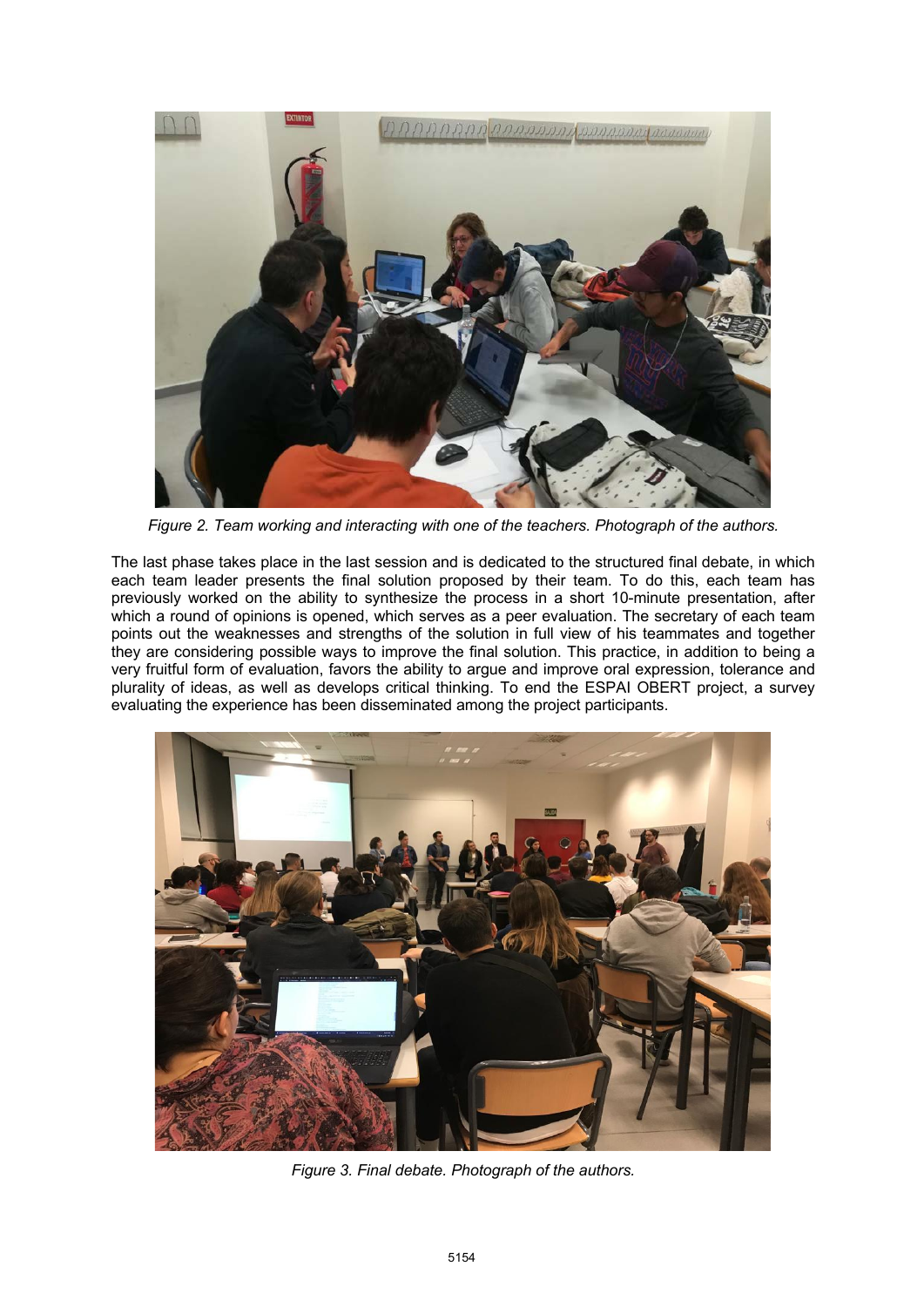## **3 RESULTS AND CONCLUSIONS**

Following the evaluation of the results obtained, the opinion survey of students and comparing results with previous years that has not used the ABP is demonstrated: Working in groups is a common practice in the two disciplines involved, Architecture and Fine Arts.

- 93% of respondents agree that it is appropriate to link academic work with professional life, rehearsing real teamwork environments that facilitate the acquisition of flexible and contextualized knowledge [17].
- 60% have positively valued the relationship of the project with the learning objectives of the subjects involved and the role of the teacher in this process. This indicates a slight improvement in the learning to learn competence in which the planning of the project is linked to the curricular contents and the reflection tutored by the teaching staff [18] [19]
- The relationship between students of the same course has improved. 80% have felt integrated in their team in particular and in the group in general and more than 70% have considered interdisciplinary work beneficial, recognizing a diversity of approaches that has enriched personal tolerance, as well as other social competencies.
- Collaborative work has fostered debate among peers, has answered individual questions and has discovered aspects unknown to the rest of the members, thus confirming the promotion of critical thinking and self-regulatory skills [20] [12].
- The planning of teamwork in the classroom and during school hours has been positive and well received. It is evident that 75% of the participants had no need to meet outside of class time. This is an indicator for the improvement in the planning of the following course, since the class time is presented as an opportunity for the interaction and coordination of the teams, making this task very difficult outside these hours, due to the different training and work casuistry presented by the students.
- The perception of the time allocated to carrying out the work has improved compared to previous years, due to the temporary planning of the process, the adoption of roles and the distribution of responsibilities, as well as the role of the teaching staff as guide-counselor and reviewer of the process.
- The distribution of roles has stimulated positive interdependence [15].
- The grades of the works developed with ABP have improved considerably compared to the same type of group work without ABP of previous years. Therefore, the modification introduced in the curriculum can be considered an improvement. However, the students warn of the difficulty of processing textual sources and relating them to the specific learning objective as well as difficulty in extracting and articulating essential information, leading to chaos and stress. Therefore, if possible, the role of the guide-counselor teacher should be reinforced.

In conclusion, ESPAI OBERT, as a cooperative work experience, has improved the competence of teamwork by influencing personal disposition and collaboration between individuals towards common goals, assuming responsibilities, and contributing to collective development. This is positive interdependence, and the success of the process is based on the dimensions: identity and feeling of belonging to a group, communication and interaction between members, execution and implementation of actions according to a pre-established plan and regulation of conflicts [21].

ESPAI OBERT as an interdisciplinary experience has enriched the analysis, comparison and contrast of perspectives from the disciplines of Architecture and Fine Arts, thus promoting intellectual maturation.

ESPAI OBERT as an ideas competition linked to the extra-academic environment has motivated the participatory attitude of the students, resulting in a conscious acquisition of competencies and skills such as autonomous research and study, teamwork, time planning and the ability to express oneself adequately, all of which are highly demanded skills in the current work environment.

### **REFERENCES**

[1] R. García, JA Traver, R. García, JA Traver, and I. Candela, 'Cooperative learning Fundamentals, characteristics and techniques', 2019.